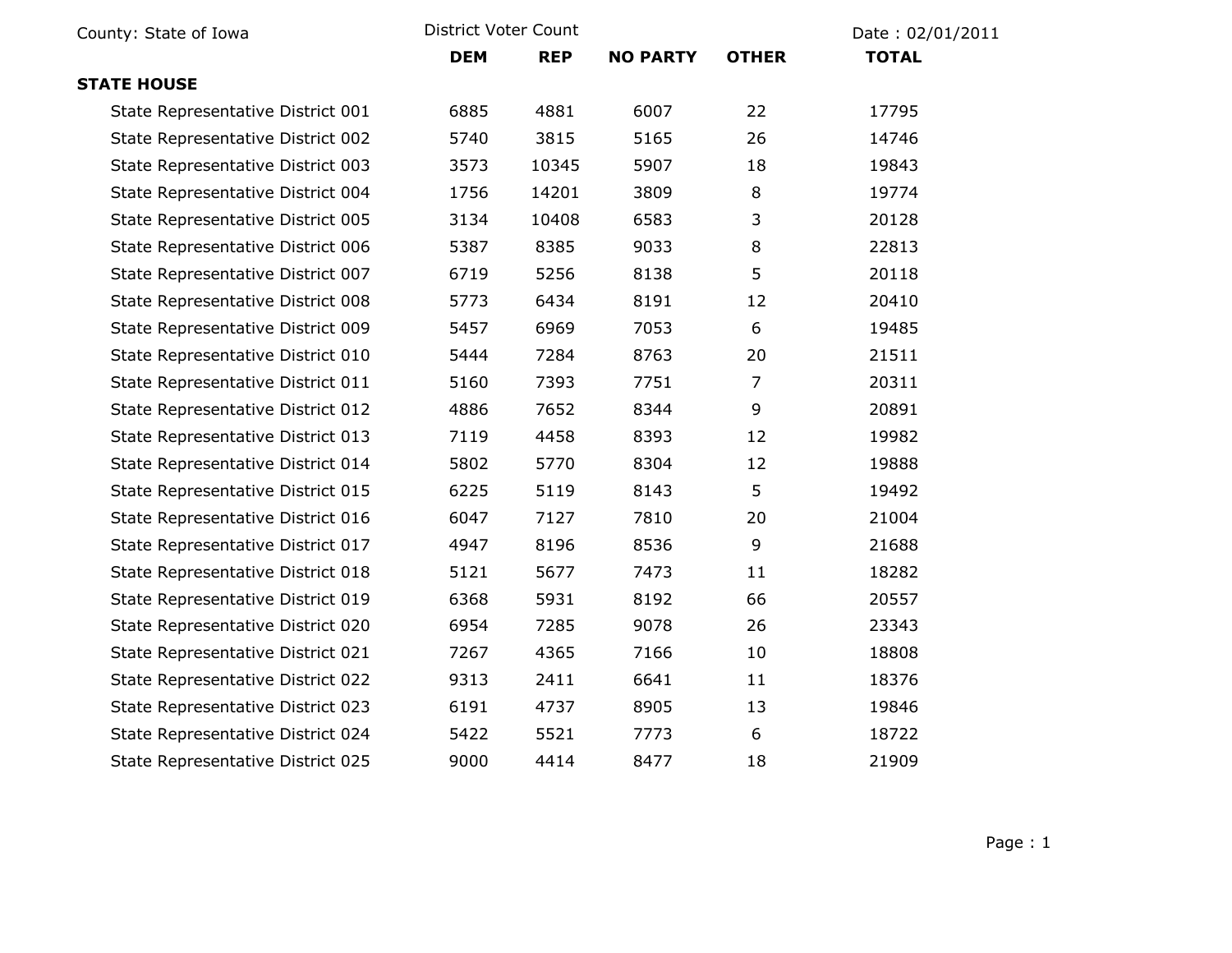| County: State of Iowa             | District Voter Count |            |                 |              | Date: 02/01/2011 |  |
|-----------------------------------|----------------------|------------|-----------------|--------------|------------------|--|
|                                   | <b>DEM</b>           | <b>REP</b> | <b>NO PARTY</b> | <b>OTHER</b> | <b>TOTAL</b>     |  |
| <b>STATE HOUSE</b>                |                      |            |                 |              |                  |  |
| State Representative District 026 | 7404                 | 3930       | 7998            | 8            | 19340            |  |
| State Representative District 027 | 9096                 | 3862       | 6805            | 15           | 19778            |  |
| State Representative District 028 | 8587                 | 4256       | 6692            | 10           | 19545            |  |
| State Representative District 029 | 9255                 | 6689       | 8902            | 34           | 24880            |  |
| State Representative District 030 | 12719                | 6545       | 10597           | 46           | 29907            |  |
| State Representative District 031 | 7007                 | 5499       | 9050            | 11           | 21567            |  |
| State Representative District 032 | 6642                 | 6658       | 8790            | 13           | 22103            |  |
| State Representative District 033 | 8981                 | 3719       | 8002            | 42           | 20744            |  |
| State Representative District 034 | 8296                 | 4684       | 7401            | 24           | 20405            |  |
| State Representative District 035 | 7895                 | 7663       | 9530            | 24           | 25112            |  |
| State Representative District 036 | 7989                 | 8248       | 10023           | 39           | 26299            |  |
| State Representative District 037 | 7493                 | 7077       | 8265            | 27           | 22862            |  |
| State Representative District 038 | 8695                 | 5023       | 6300            | 28           | 20046            |  |
| State Representative District 039 | 5962                 | 5975       | 9288            | 12           | 21237            |  |
| State Representative District 040 | 5167                 | 7658       | 7755            | 14           | 20594            |  |
| State Representative District 041 | 8180                 | 6167       | 6625            | 10           | 20982            |  |
| State Representative District 042 | 8751                 | 7518       | 7323            | 27           | 23619            |  |
| State Representative District 043 | 6390                 | 5930       | 7347            | 6            | 19673            |  |
| State Representative District 044 | 5194                 | 7124       | 7723            | 6            | 20047            |  |
| State Representative District 045 | 8111                 | 6041       | 10971           | 140          | 25263            |  |
| State Representative District 046 | 8571                 | 6632       | 8786            | 61           | 24050            |  |
| State Representative District 047 | 9145                 | 13852      | 15353           | 24           | 38374            |  |
| State Representative District 048 | 6712                 | 5478       | 8213            | 14           | 20417            |  |
| State Representative District 049 | 7703                 | 5307       | 6913            | 17           | 19940            |  |
| State Representative District 050 | 4929                 | 6328       | 7459            | 11           | 18727            |  |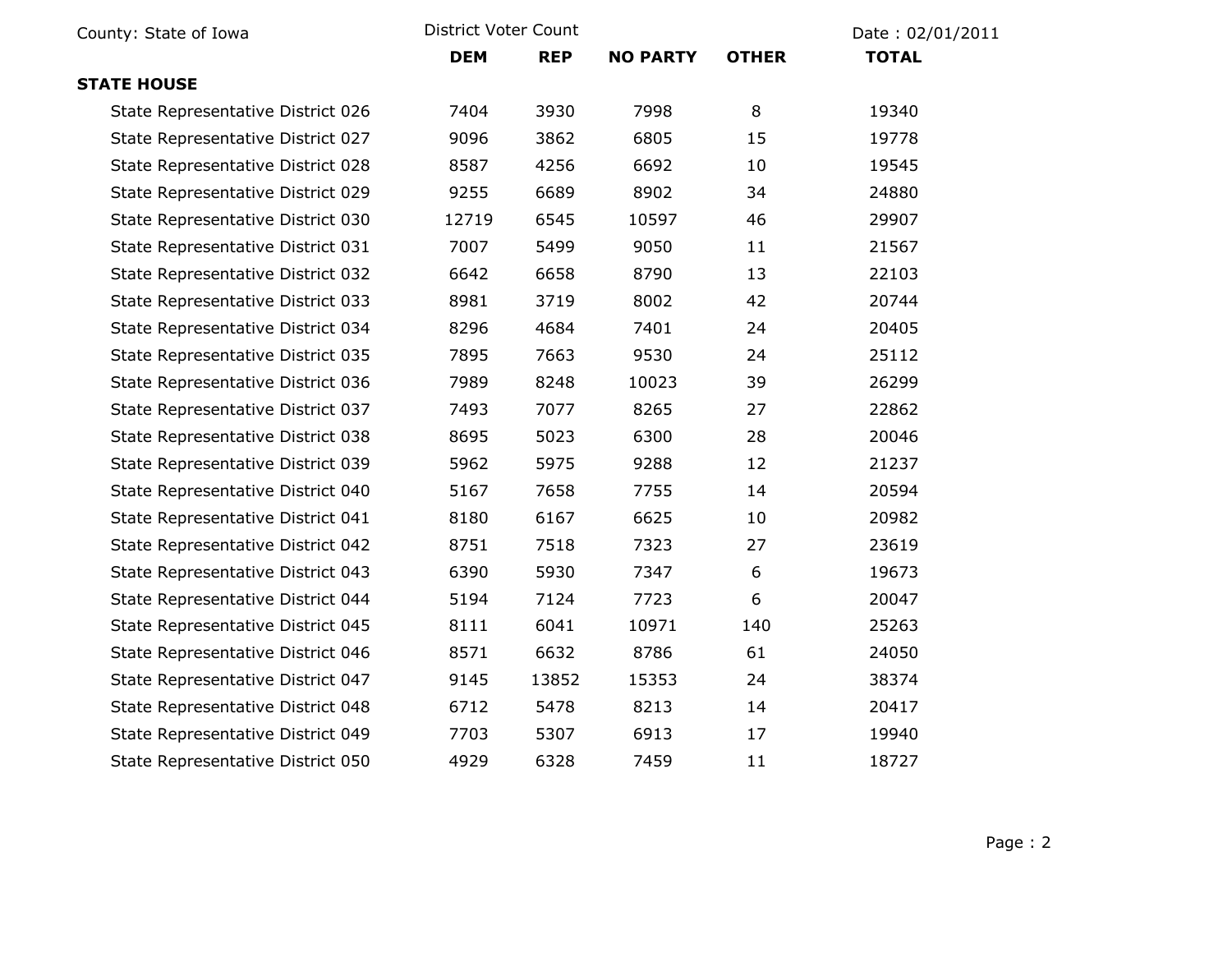| County: State of Iowa             | District Voter Count |            |                 |                | Date: 02/01/2011 |  |
|-----------------------------------|----------------------|------------|-----------------|----------------|------------------|--|
|                                   | <b>DEM</b>           | <b>REP</b> | <b>NO PARTY</b> | <b>OTHER</b>   | <b>TOTAL</b>     |  |
| State Representative District 051 | 5774                 | 5957       | 8364            | 19             | 20114            |  |
| State Representative District 052 | 4558                 | 6743       | 7650            | 5              | 18956            |  |
| State Representative District 053 | 4829                 | 8359       | 7926            | 6              | 21120            |  |
| State Representative District 054 | 5855                 | 6455       | 6854            | 18             | 19182            |  |
| State Representative District 055 | 5029                 | 6588       | 6824            | 8              | 18449            |  |
| State Representative District 056 | 5876                 | 7065       | 6287            | 13             | 19241            |  |
| State Representative District 057 | 4796                 | 9181       | 7587            | 8              | 21572            |  |
| State Representative District 058 | 5461                 | 7507       | 7453            | 9              | 20430            |  |
| State Representative District 059 | 7272                 | 7711       | 5239            | 12             | 20234            |  |
| State Representative District 060 | 6927                 | 7585       | 6198            | 33             | 20743            |  |
| State Representative District 061 | 10225                | 4925       | 4636            | 42             | 19828            |  |
| State Representative District 062 | 8094                 | 3224       | 4796            | 26             | 16140            |  |
| State Representative District 063 | 7661                 | 8898       | 6413            | 28             | 23000            |  |
| State Representative District 064 | 8772                 | 4896       | 5217            | 38             | 18923            |  |
| State Representative District 065 | 7792                 | 2862       | 4551            | 29             | 15234            |  |
| State Representative District 066 | 8512                 | 2069       | 3918            | 47             | 14546            |  |
| State Representative District 067 | 9212                 | 4900       | 5980            | 29             | 20121            |  |
| State Representative District 068 | 8634                 | 3809       | 5028            | 23             | 17494            |  |
| State Representative District 069 | 9385                 | 12779      | 10086           | 41             | 32291            |  |
| State Representative District 070 | 8470                 | 10572      | 8764            | 45             | 27851            |  |
| State Representative District 071 | 5936                 | 8624       | 7619            | 6              | 22185            |  |
| State Representative District 072 | 5872                 | 7053       | 7018            | $\overline{7}$ | 19950            |  |
| State Representative District 073 | 7166                 | 8059       | 8460            | 12             | 23697            |  |
| State Representative District 074 | 7978                 | 7603       | 8335            | 28             | 23944            |  |
| State Representative District 075 | 6958                 | 6873       | 7944            | 26             | 21801            |  |